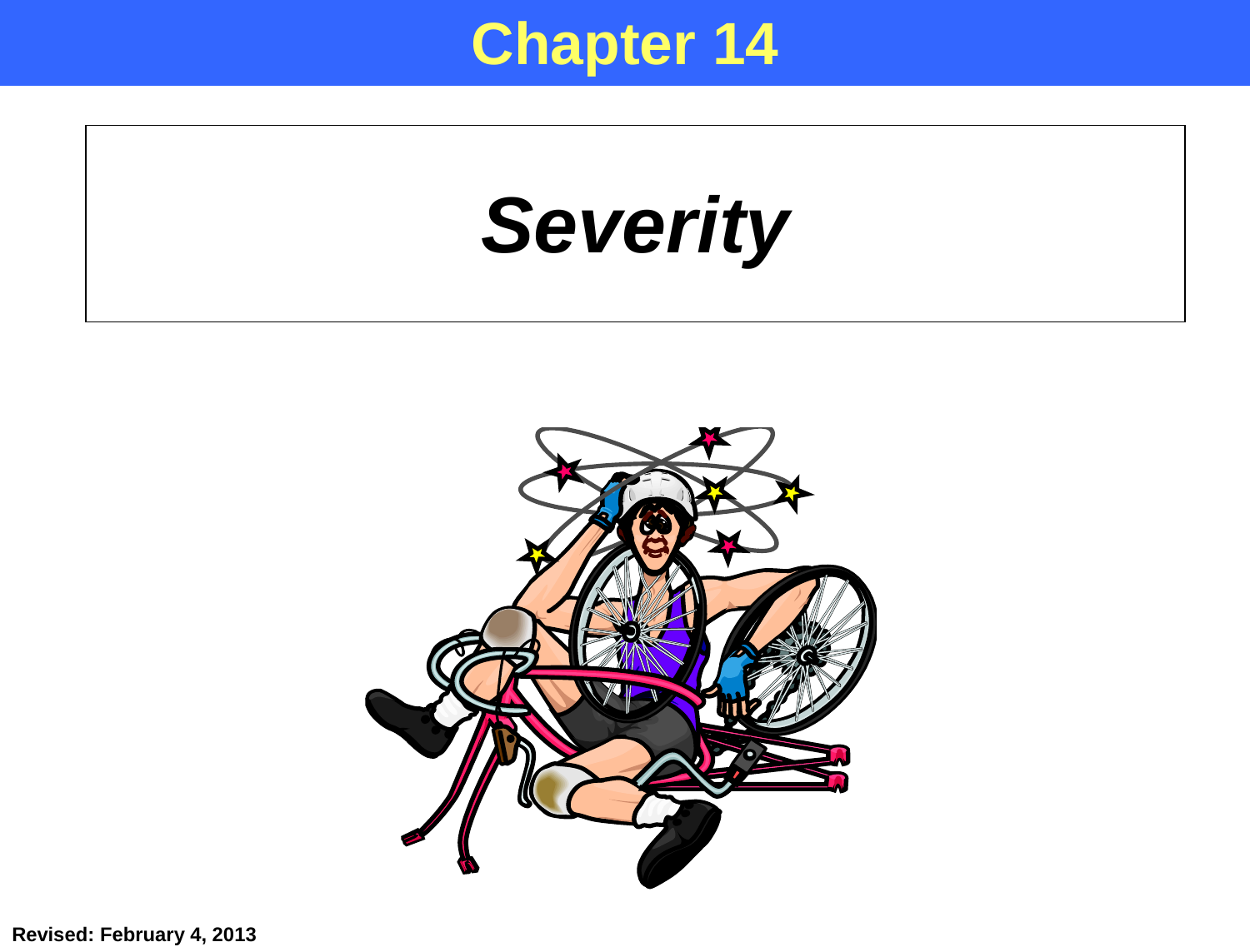# **Injury Types (person level)**

- K (fatal) deaths that occur within twelve months of the crash
- A (disabling) injuries serious enough to prevent normal activity for at least one day such as massive loss of blood, broken bones, etc.
- B (evident) non-K or A injuries that are evident at the scene such as bruises, swelling, limping, etc.
- C (possible) no visible injury but there are complaints of pain or momentary unconsciousness
- (none) no injury
- U (unknown) unknown if any injury occurred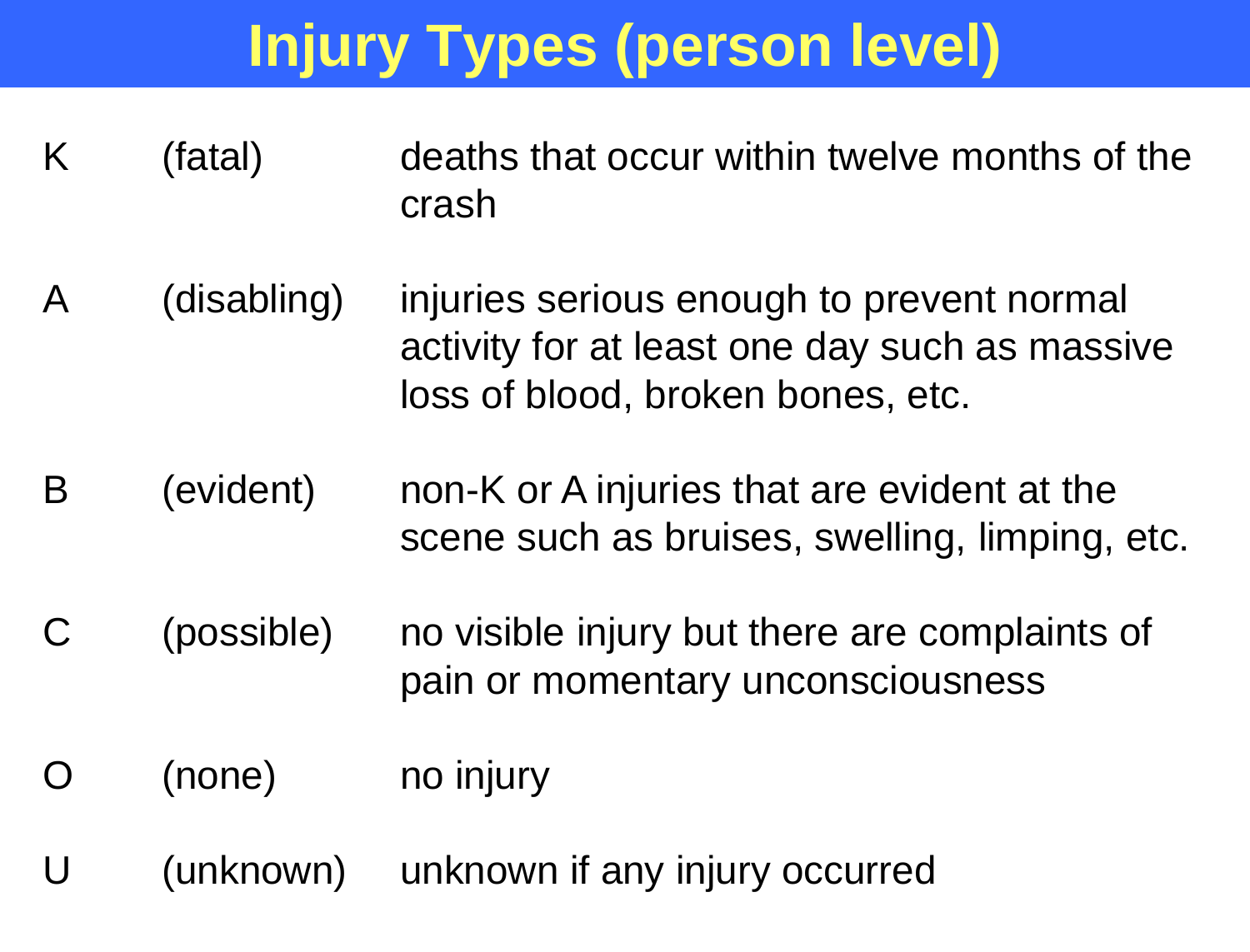### **Crash Level Severity**

The crash level severity is the worst severity sustained by any individual in the crash.

**Example 1:** A crash involved two motor vehicle and all occupants sustained a "C" level injury. The crash severity is "C".

**Example 2:** A crash involved two cars where the driver of Unit 1 was killed but everyone else sustained either a "B" or "C" level injury. The crash severity is "K".

**Example 3:** A bus with 35 passengers was rear-ended by a car with one occupant. No one on the bus was injured, but the driver of the car sustained a "B" level injury. The crash severity is "B".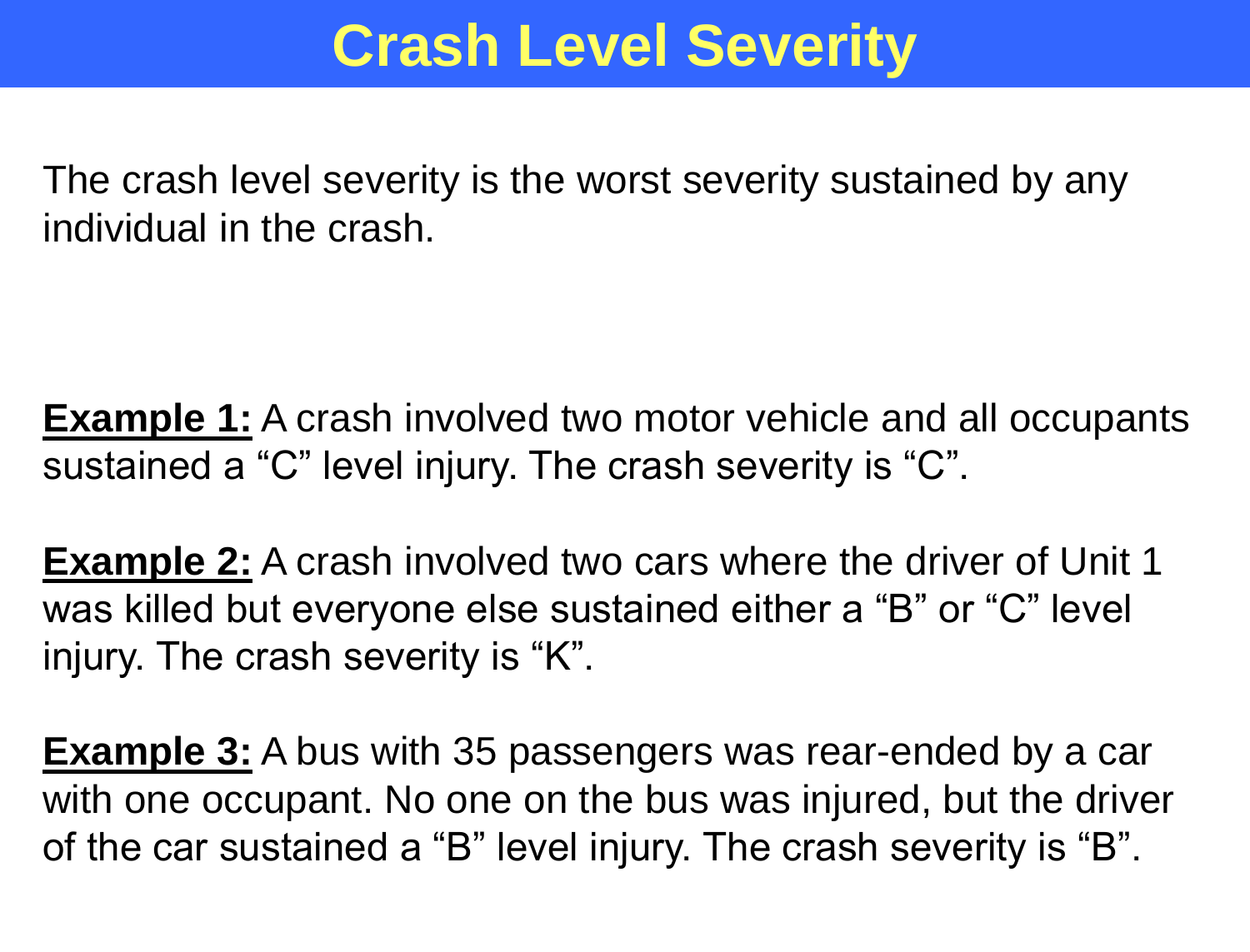## **Equivalent Property Damage Only**

• A property damage only crash (PDO) means that there were no injuries or fatalities

• The equivalent property damage only (EPDO) is a way of comparing severity types among each other

• A non-injury crash (O) or an unknown injury crash (U) are equivalent to 1.0 PDO crashes (i.e. EPDO = 1.0)

• An evident injury crash (B) and a possible injury crash (C) are equivalent to 8.4 PDO crashes (i.e.  $E$ PDO = 8.4)

• A fatal crash (K) and a disabling injury crash (A) are equivalent to 76.8 PDO crashes (i.e. EPDO = 76.8)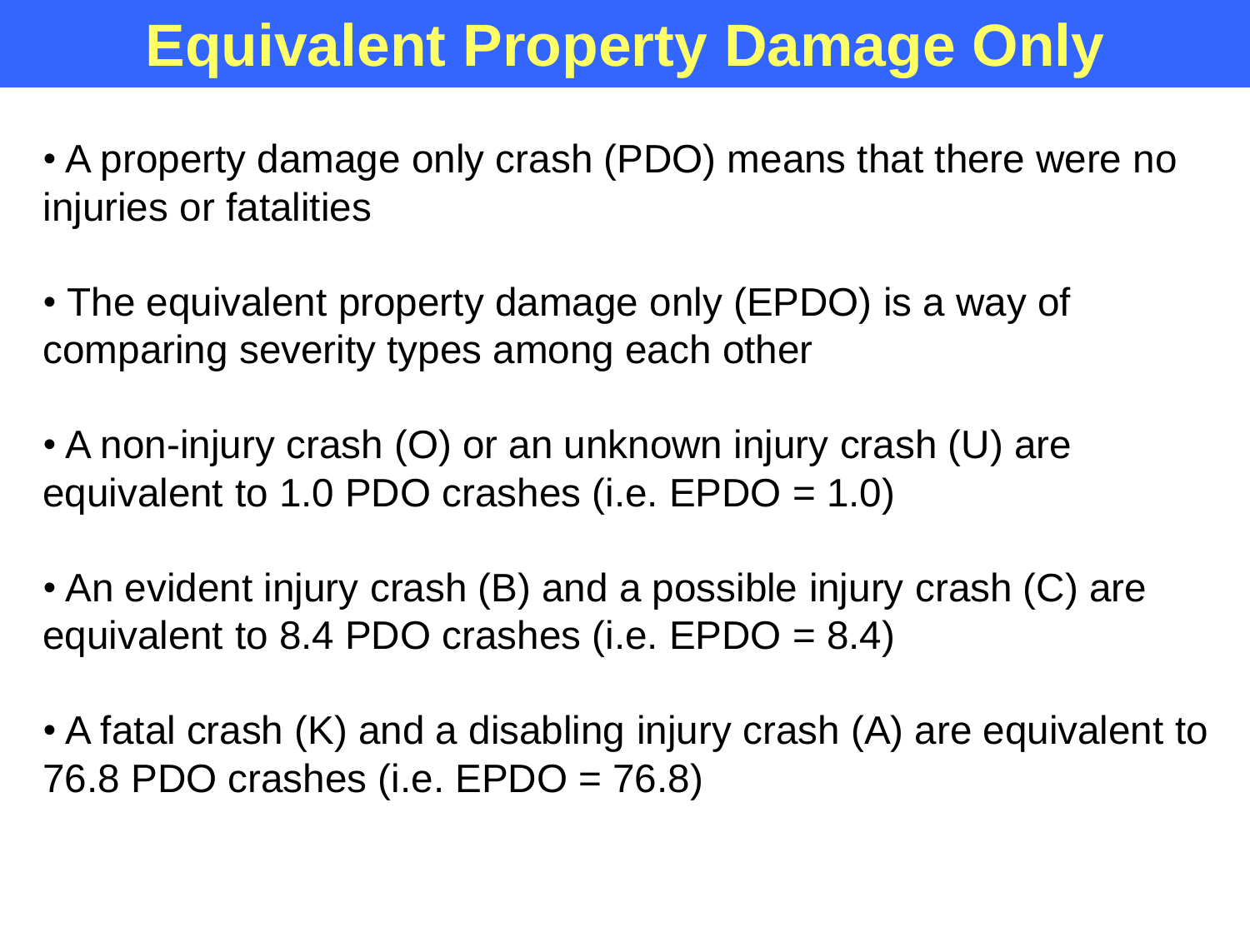# **Severity Index**

The crash severity is equal to the most serious injury sustained by any individual involved in the crash (i.e. a crash that involved one disabling injury and two evident injuries would have a crash severity of 'A').

The severity index (SI) of a crash is equal to the total equivalent property damage only (EPDO) divided by the number of crashes.

A severity index of 8.4 is the threshold for locations that have more serious crashes (i.e. a location with an  $SI = 9.6$  would tend to have more severe injuries than other locations).

Severity index formula:

 $(76.8 * (K + A \text{ crashes})) + (8.4 * (B + C \text{ crashes})) + (1.0 * (O + U \text{ crashes}))$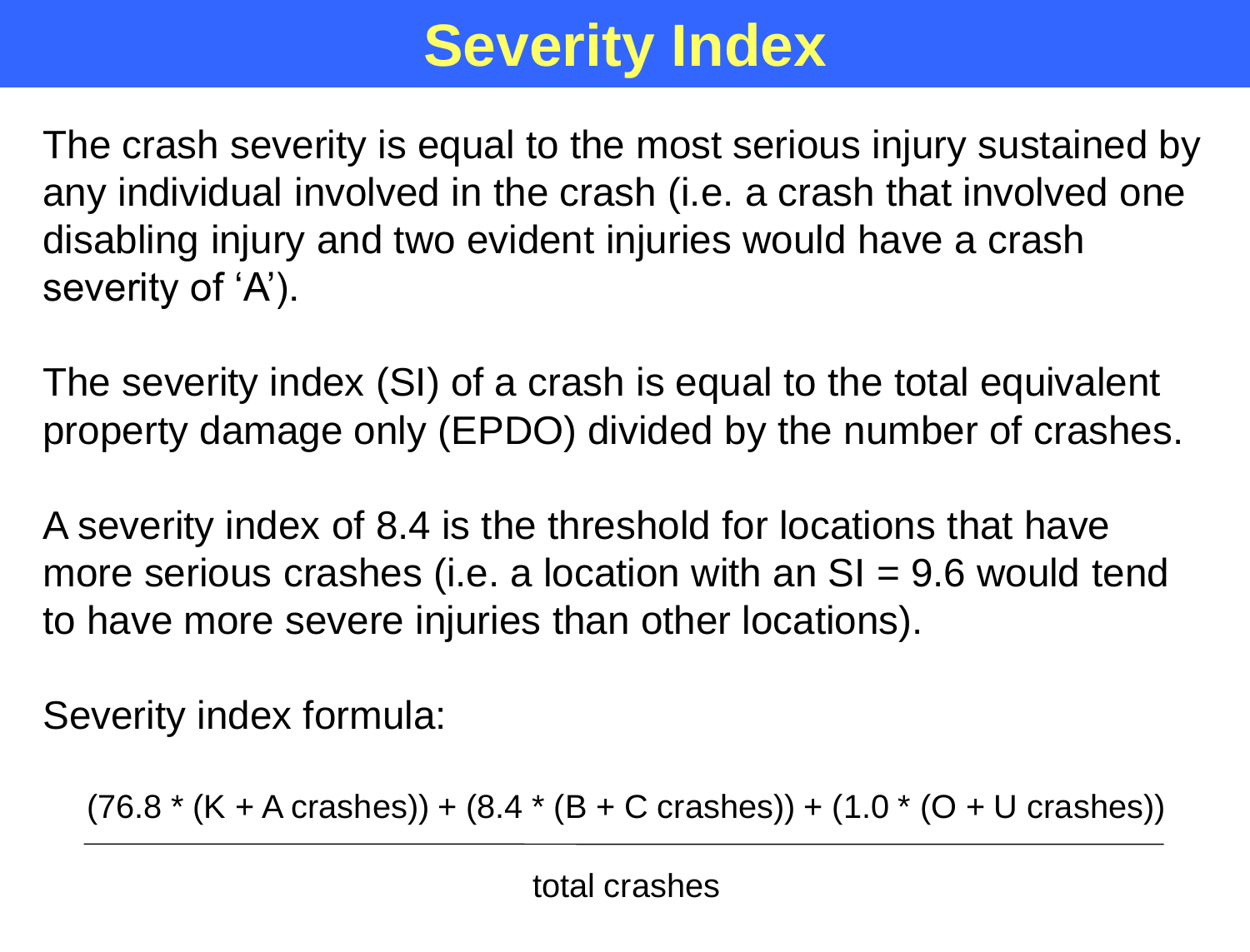## **Severity Index (Cont.)**

#### Exception 1

Approximately 99% of all pedestrians involved in crashes sustain some type of injury. Therefore, the normal severity index (SI) for pedestrian crashes is approximately 13.4

#### Exception 2

Approximately 92% of all bicyclists involved in crashes sustain some type of injury. Therefore, the normal severity index (SI) for bicycle crashes is approximately 11.3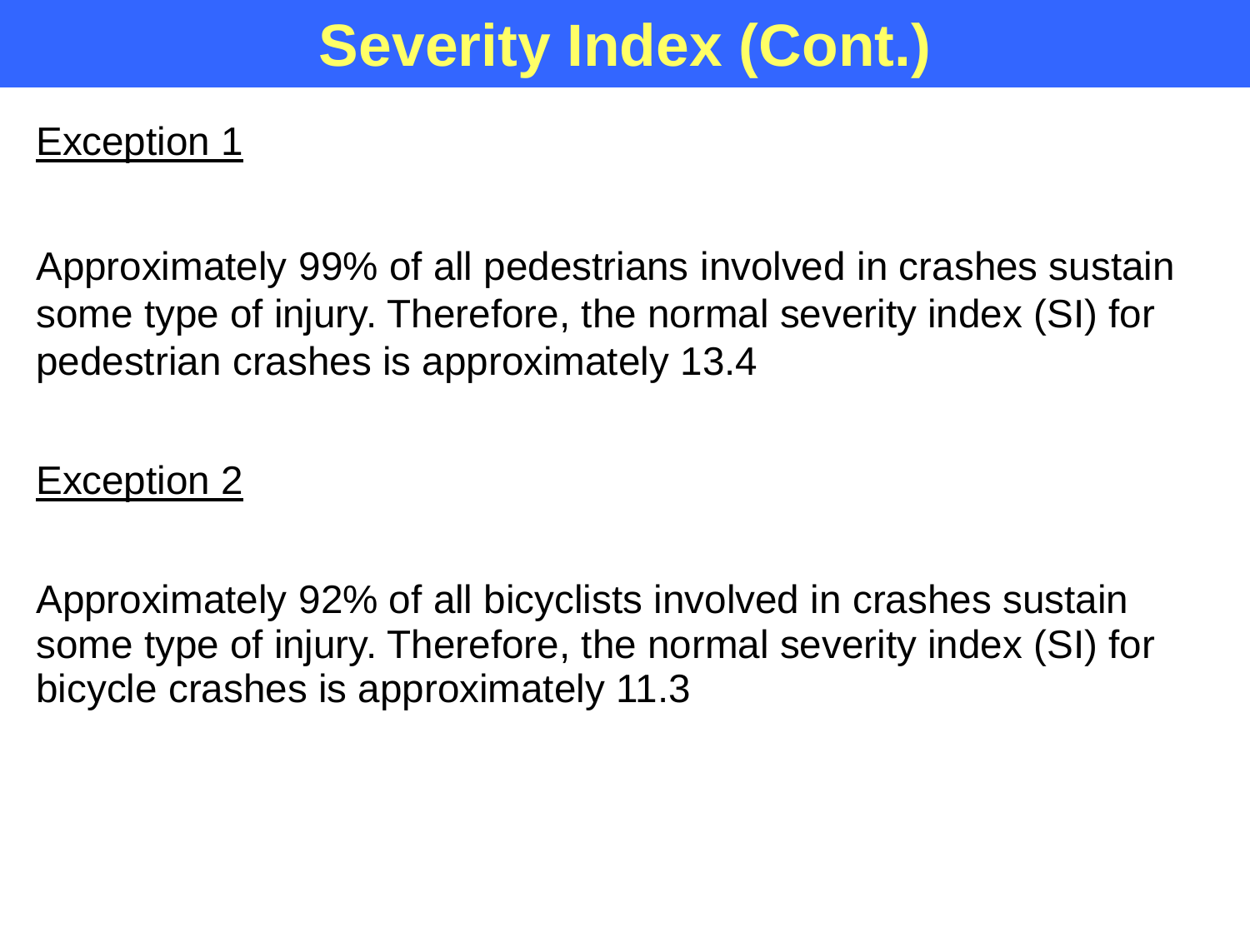## **Severity Index Example**

The location being analyzed had one disabling injury crash, three evident injury crashes, three possible injury crashes, and thirteen non-injury crashes. The severity index would be calculated as follows:

| $(0 K crashes + 1 A crash) * 76.8 =$                 |                      |  | $1 * 76.8$        |      | 76.8  |
|------------------------------------------------------|----------------------|--|-------------------|------|-------|
| $(3 B crashes + 3 C crashes) * 8.4 =$                |                      |  | $6 * 8.4$         |      | 50.4  |
| $(13 \text{ O crashes} + 0 \text{ U crashes})$ * 1 = |                      |  | $13 * 1.0$        | $=$  | 13.0  |
|                                                      |                      |  | <b>Total EPDO</b> |      | 140.2 |
| Total crashes = $1 + 3 + 3 + 13 = 20$                |                      |  |                   |      |       |
|                                                      | <b>Total EPDO</b>    |  | 140.2             | 7.01 |       |
| <b>Severity Index</b>                                | <b>Total Crashes</b> |  | 20                |      |       |

Therefore, this location would tend to have less severe crashes.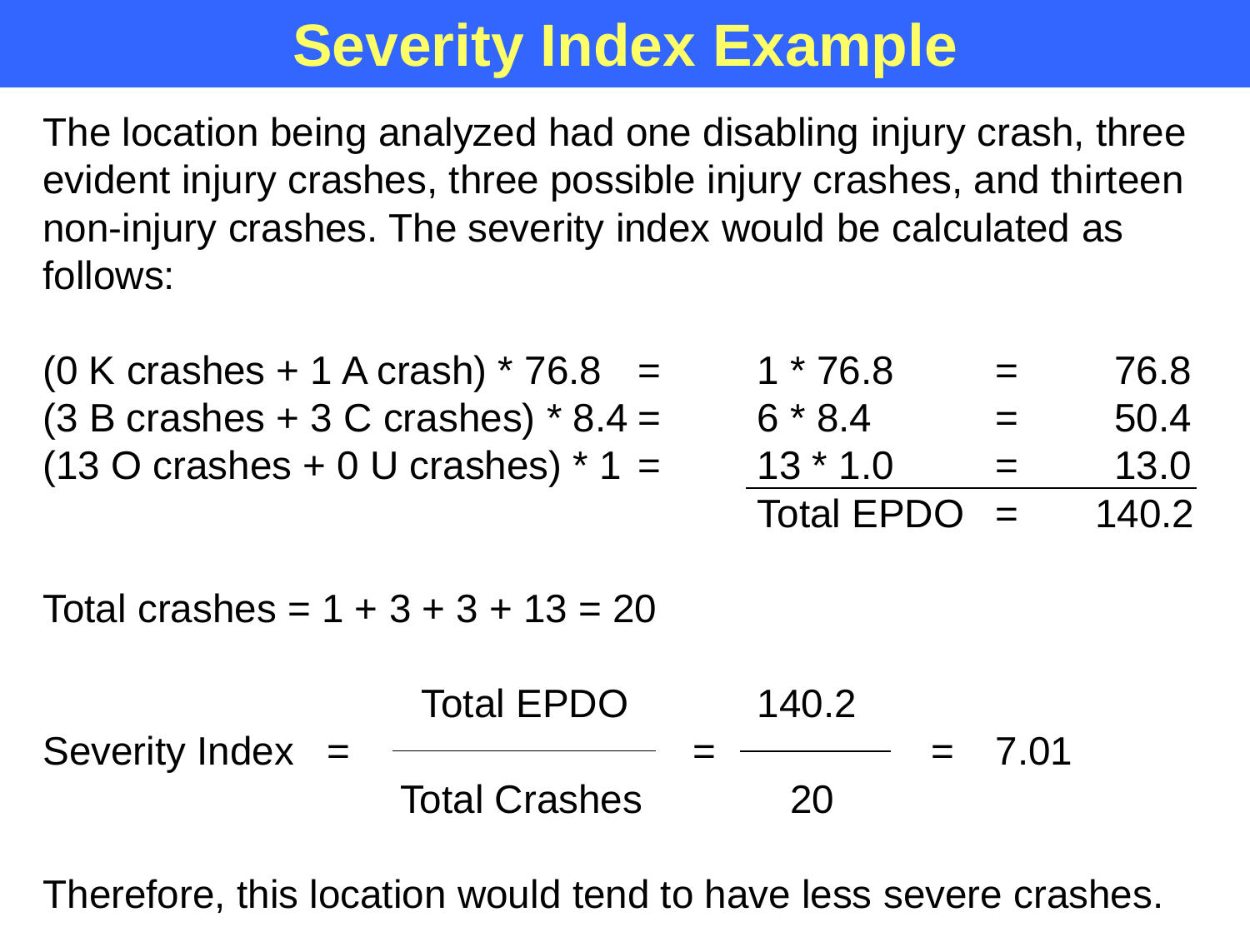## **Severity Index Exercise**

The location being analyzed had two K crashes, two B crashes, one C crash, and five O crashes. The severity index would be calculated as follows: